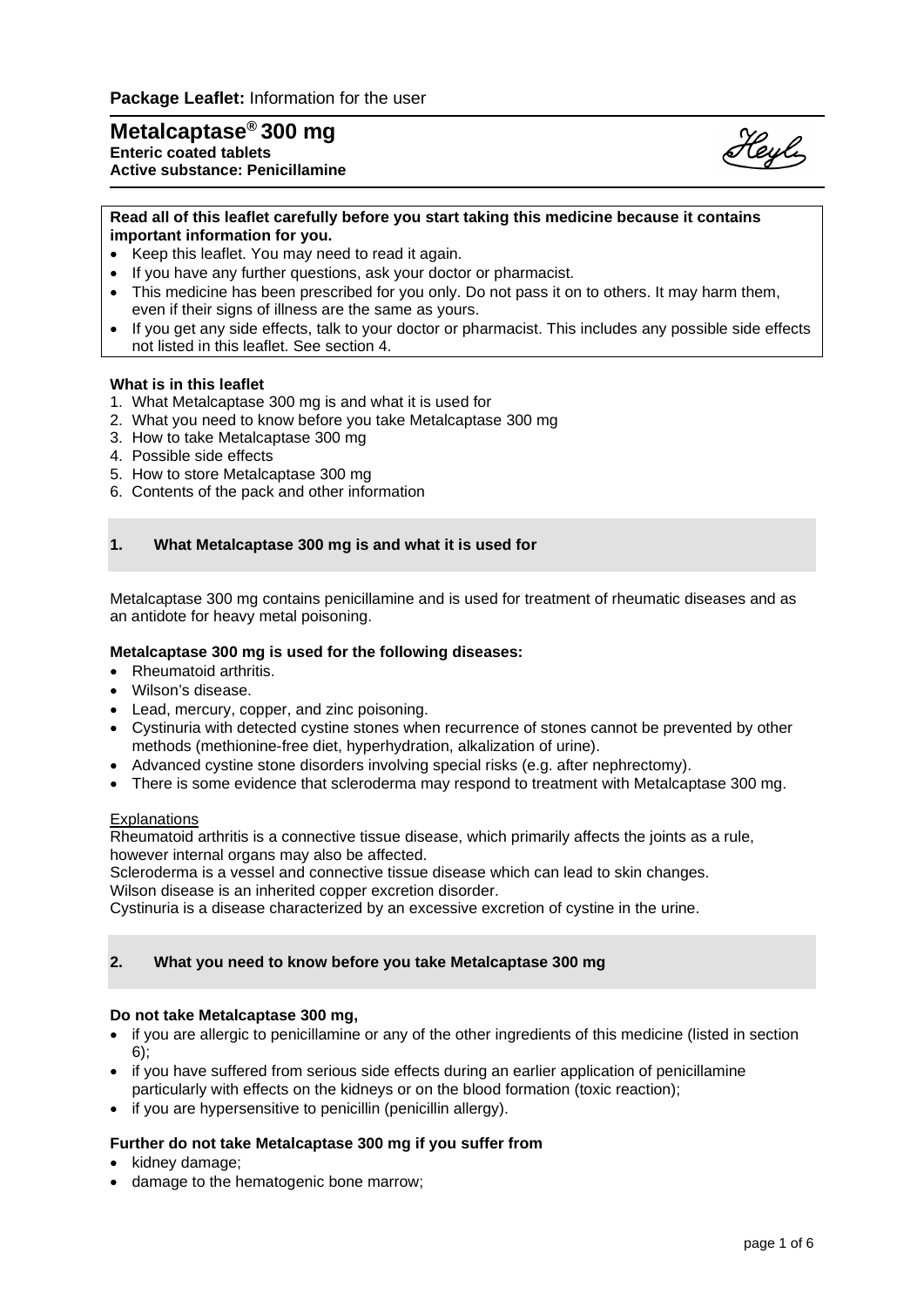- systemic lupus erythematosus (an illness of the immune system) or if a larger number of antibodies directed against cell nuclei have been detected;
- damage to the liver tissue and
- if you have to receive treatment with gold or chloroquine (drugs which are given at rheumatoid arthritis).

# **Warnings and precautions**

Talk to your doctor or pharmacist before taking Metalcaptase 300 mg.

Before the beginning of treatment with Metalcaptase 300 mg blood count and nervous system must be checked in order to identify special risks. During the treatment the controls should be repeated at regular intervals.

Patients with hypersensitive tendencies (hay fevers, eczema [itching lichen], nettle-rash fever, dyspnoea attacks [asthma attacks]) require a careful monitoring.

Under certain circumstances the therapy with Metalcaptase 300 mg must be discontinued. The patient may have to be monitored by the doctor in the time following the discontinuation.

Prior to surgical interventions Metalcaptase 300 mg shall be discontinued or the dose should be reduced, if possible, for at least six weeks prior to surgery until the wound healing is completed, as Dpenicillamine is able to interfere with collagen cross links and elastin tissue (connective tissue).

Follow all instructions of your doctor and attend all medical checkups your doctor arranges for you.

# **Other medicines and Metalcaptase 300 mg**

Tell your doctor or pharmacist if you are using / taking, have recently used/taken or might take/use any other medicines.

The simultaneous treatment with Metalcaptase 300 mg may influence the effect of the following pharmaceutical ingredients or pharmacological groups:

- **Azathioprine** is an active substance for the inhibition of the cell division (cytostatic), used to treat rheumatoid arthritis. In combination with azathioprine the tolerability of Metalcaptase 300 mg is reduced.
- The simultaneous intake of drugs which contain **indomethacin** (an antiphlogistic active substance) can lead to increased penicillamine levels in the blood.
- The intake of **ferrous preparation** should be separated by at least two hours before or after doses of Metalcaptase 300 mg. Simultaneous intake reduces the penicillamine absorption (up to 70 %). This also applies to **magnesium or aluminum containing antacids** and to **sucralfat** (drugs for binding hydrochloric acid).

#### *Which effect has Metalcaptase 300 mg on the vitamin metabolism?*

A longer lasting medical treatment with Metalcaptase 300 mg can result in a vitamin  $B<sub>6</sub>$  deficiency which requires a supplementation of vitamin B<sub>6</sub>.

# **Metalcaptase 300 mg with food, drink and alcohol**

Concomitant administration with food may decrease the biovailability of penicillamine. Therefore take Metalcaptase 300 mg before meals (see 3.2 Method of administration).

# **Pregnancy and breast-feeding**

If you are pregnant or breast-feeding, think you may be pregnant or are planning to have a baby, ask your doctor or pharmacist for advice before taking this medicine.

If Metalcaptase 300 mg is used during pregnancy in larger quantities, it may cause damage to the foetus. Therefore, women of childbearing potential must use contraceptive measures during the treatment. Metalcaptase 300 mg must not be used for the treatment of rheumatoid arthritis in the case of pregnancy. For other diseases the medical treatment with Metalcaptase 300 mg should only be continued if no other therapy with a better benefit/risk ratio is available.

During the medical treatment with Metalcaptase 300 mg breast feeding should not be carried out.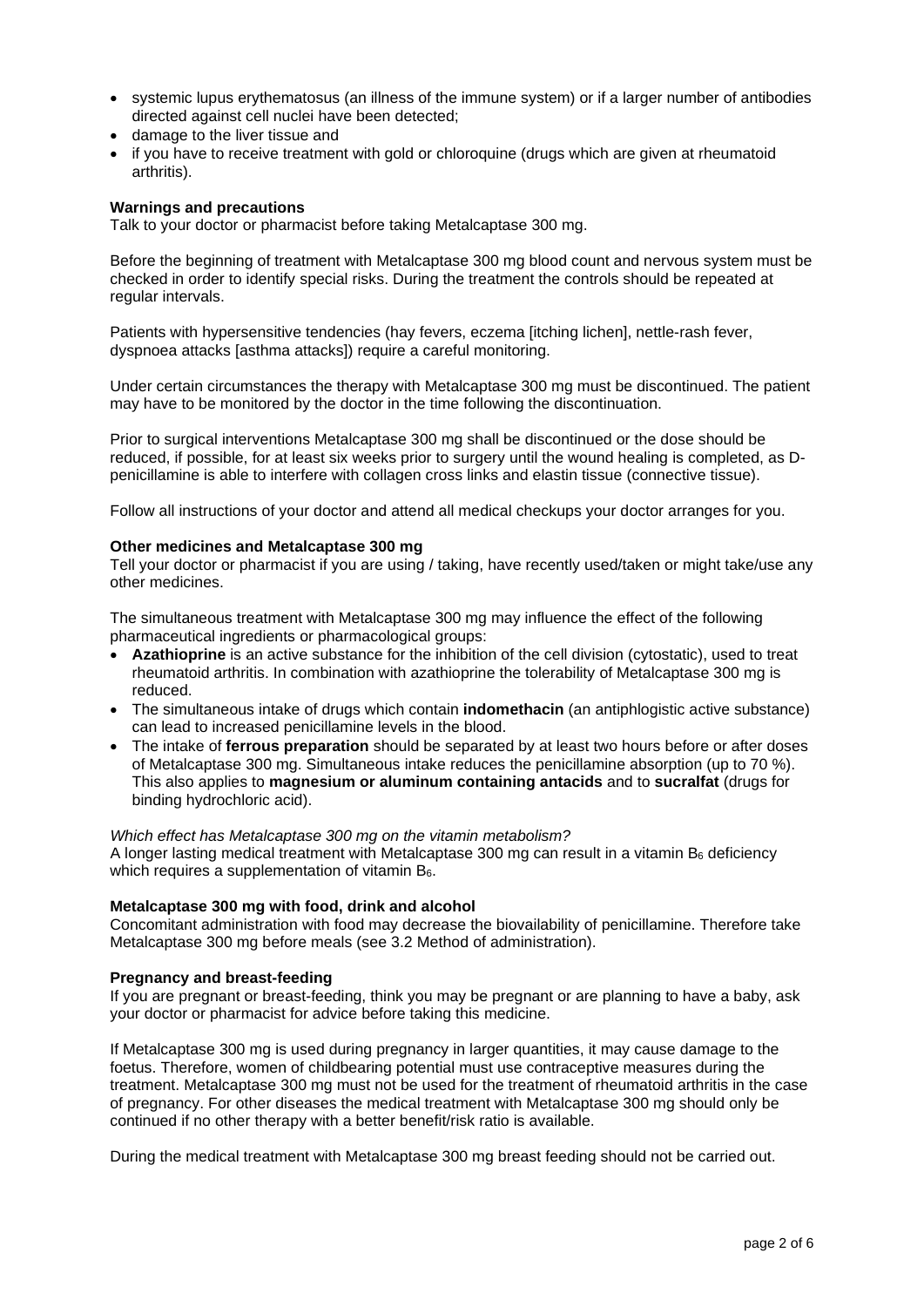# **Driving and using machines**

No consequences are known to this day.

# **3. How to take Metalcaptase 300 mg**

Always take this medicine exactly as your doctor or pharmacist has told you. Check with your doctor or pharmacist if you are not sure.

The active ingredient of Metalcaptase 300 mg is penicillamine. The high daily dose should be devided into 2 to 3 single doses per day.

The recommended dose is:

#### Rheumatoid arthritis

Metalcaptase 300 mg is not suitable for the start of the therapy and for the gradual dose increase/dose reduction in patients with rheumatoid arthritis, since the content of the active ingredient is too high. For the start of the therapy tablets with a lower content of the active ingredient are available.

After the onset of action, the individual daily maintenance dose is 1 to 2 tablets (300 to 600 mg of penicillamine) for adults.

If you are free of symptoms over a longer period, then the therapy with Metalcaptase 300 mg can be discontinued, if your doctor regards this as acceptable.

Metalcaptase 300 mg is not suitable for the treatment of rheumatoid arthritis in children and adolescents since the active ingredient content is too high. For children and adolescents tablets with a lower content of the active ingredient are available.

#### Wilson's disease

Adults, children and adolescents with Wilson's disease take 10 to 20 mg of penicillamine per kg of body weight daily (e.g. 2 tablets daily per 60 kg or 1 tablet Metalcaptase 300 mg daily per 20 kg of body weight).

# Heavy metal poisoning

At the beginning adults with heavy-metal poisonings take 1 tablet Metalcaptase 300 mg (300 mg of penicillamine) 4 times per day. The daily intake should not exceed 40 mg of penicillamine per kg of body weight when a longer period of treatment is required (e.g. 4 times 2 tablets daily per 60 kg of body weight).

Children and adolescents should take up to 100 mg of penicillamine per kg of body weight daily for heavy metal poisonings (e.g. 3 tablets daily per 9 kg of body weight). The daily maximum dose is 1,050 mg of penicillamine.

# **Cystinuria**

Patients with cystinuria take 4 to 6 tablets of Metalcaptase 300 mg daily, divided into 4 - 6 single doses, depending on the excreted amount of cystine.

#### **Route and method of administration**

The tablets should be swallowed whole with plenty of water (this applies particularly to the treatment of cystinuria) and on an empty stomach, i.e. one hour before or two hours after meals. To preserve the gastric acid resistant coating, coated tablets may not be split or chewed.

#### **Duration of treatment**

Your doctor will make a decision on the length of treatment based on the course of the disease.

#### **If you take more Metalcaptase 300 mg than you should**

If you have accidentally taken twice your prescribed dose, this does not have any effects on the further intake, i.e. you take Metalcaptase 300 mg after that as usual.

In the event of substantial overdose please call a doctor to help since gastric lavage can be necessary. Further measures are normally not required.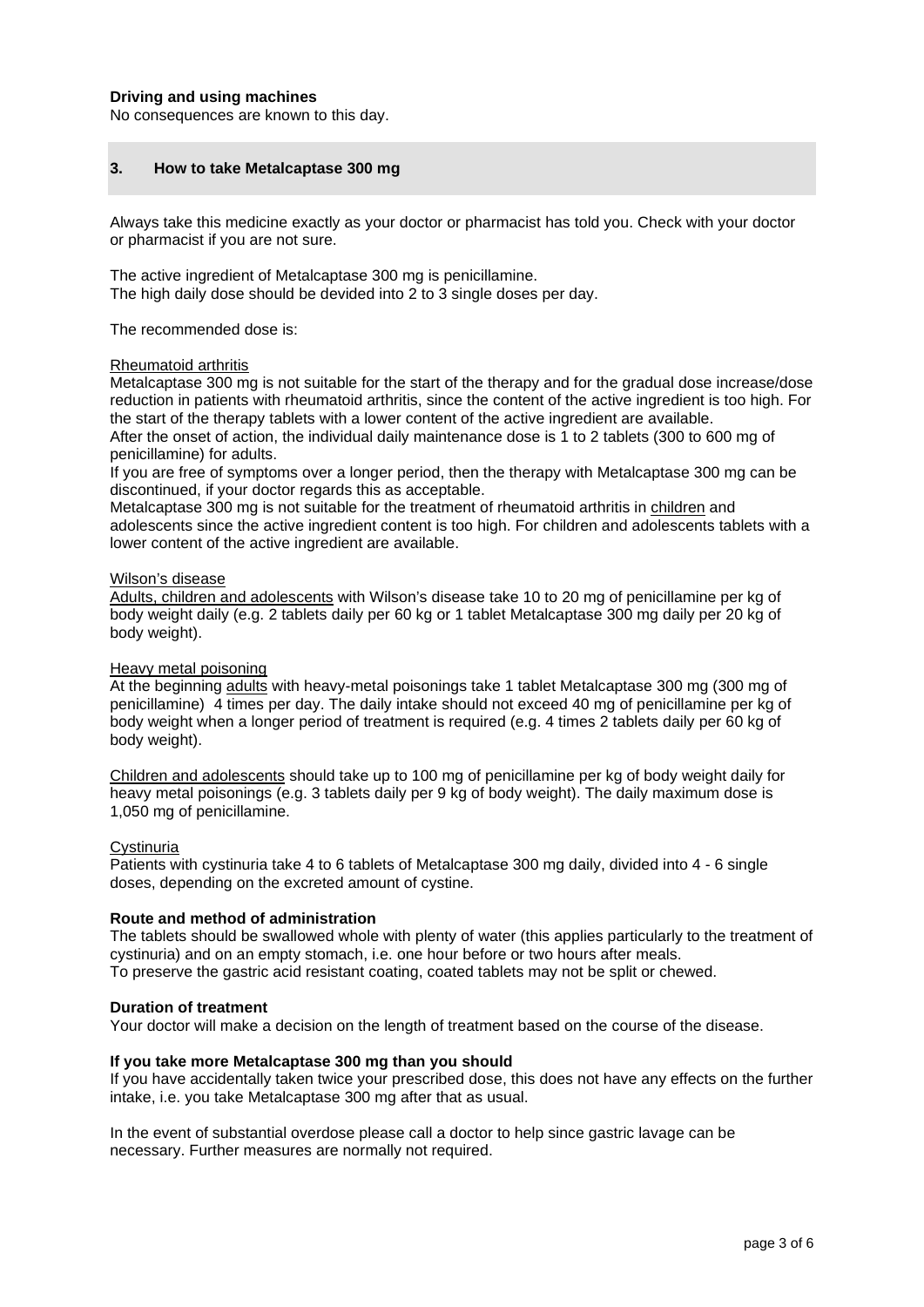# **If you forget to take Metalcaptase 300 mg**

A forgotten dose does normally not lead to any disease symptoms. The medication should be continued as usual. Do not take a double dose to make up for a forgotten dose. However, please take into account that Metalcaptase 300 mg only can work safely and sufficiently if it is taken regularly.

# **If you stop taking Metalcaptase 300 mg**

In cases of unpleasant side effects your doctor will discuss with you, which countermeasures are possible and whether other drugs are worth considering for the treatment.

If you have any further questions on the use of this medicine, ask your doctor or pharmacist.

# **4. Possible side effects**

Like all medicines, this medicine can cause side effects although not everybody gets them.

# **Some side effects can be severe. Consult the next available doctor immediately in the following case**

• damage of the hematogenic bone marrow with reduction of white blood cells (leukocytopenia), erythrocytes (anemia) and blood platelets (thrombocytopenia). There is a risk for developing agranulocytosis or panmyelopathy (very strong reduction of certain white blood cells or all blood cells). Symptoms are: high fever, chill and ulcers on oral mucosa, palatine tonsils, anus and genitals. In these cases Metalcaptase 300 mg must be discontinued immediately. Self medication with painkillers and antipyretics (fever reducers) should be abstained from. Since agranulocytosis (absence of certain white blood cells) may develop quickly within a few hours, blood counts should be performed promptly.

If you recognise one of the symptoms described above in yourself, please consult the next available doctor immediately.

# **Further possible side effects**

Very common: may affect more than 1 in 10 people

- reduction or loss of the taste (hypogeusia or ageusia). These effects are reversible and will go away when the dose of Metalcaptase 300 mg is decreased;
- gastrointestinal complaints like gastric intolerance, loss of appetite, sick feeling, nausea and less often diarrhoea;
- skin symptoms of different forms, mostly due to a hypersensitivity to Metalcaptase 300 mg. Fever occurs occasionally;
- excretion of proteins in the urine (proteinuria) which is sometimes accompanied by excretion of blood in the urine (hematuria). These are symptoms of kidney damage caused by antibodies (immune complex nephritis). The kidney damage can develop into a nephrotic syndrome at any time (it results in an increase of blood fats and in protein excretion, leading to abnormal accumulation of tissue fluid in the lower legs and, subsequently, in the abdomen and pleural fissure).

Common: may affect up to 1 in 10 people

• ulcer formation on buccal and tongue mucosa;

Uncommon: may affect up to 1 in 100 people

- premature fatigue of the voluntary muscles (particularly the ocular muscles), which increases under exertion and decreases at rest (myasthenic syndrome);
- an increased amount of antibodies in the blood which are directed against nuclei. This is an indication of possible damage resulting from the body's immune system attacking normal body components (clinically latent, humoral, antinuclear antibody syndrome as an indicator of the risk of induction of autoimmune damage);
- Stomach and intestinal bleedings;
- excessive hairiness in females (hirsutism);
- alopecia.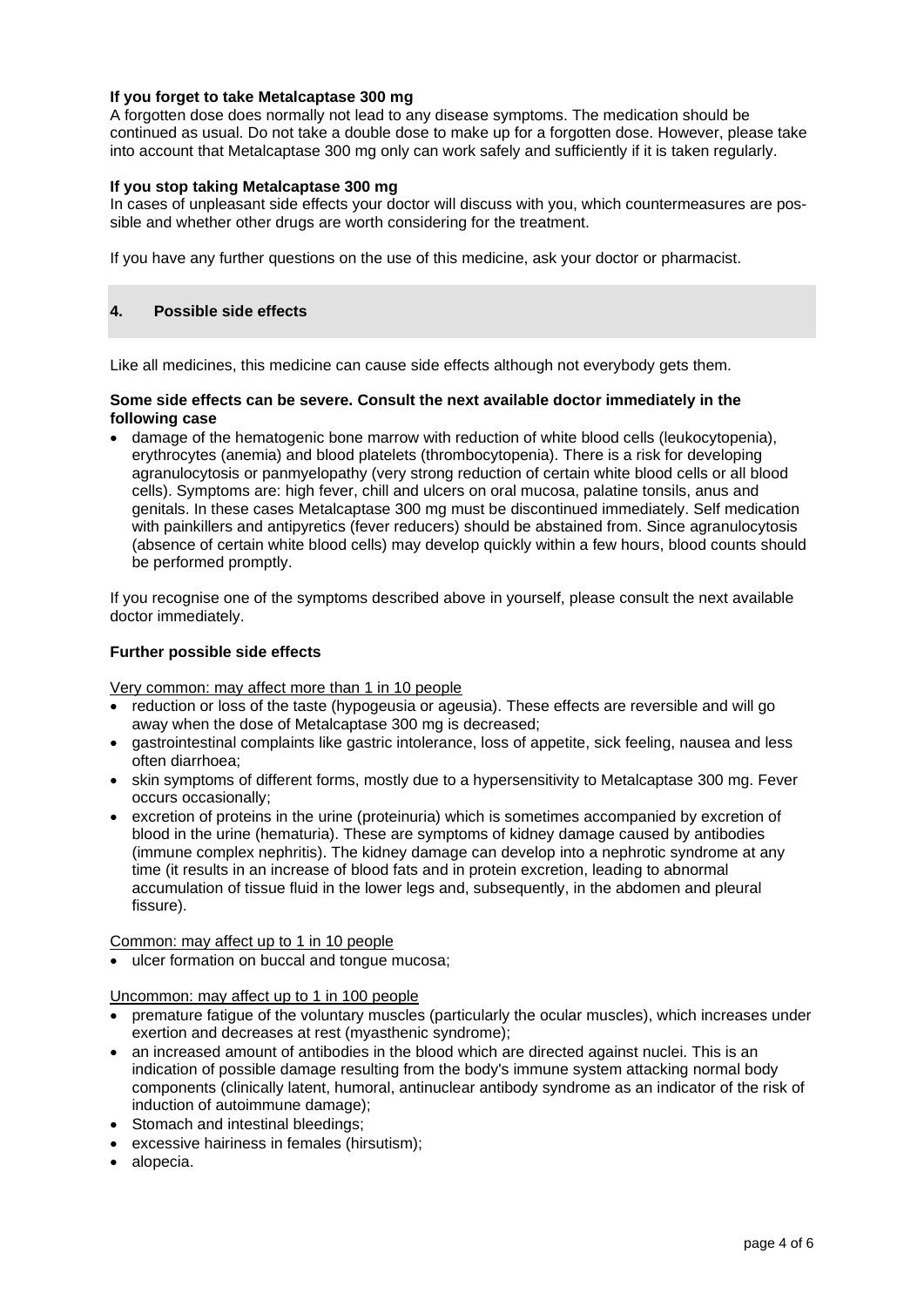Very rare: may affect up to 1 in 10,000 people

- severe skin changes like pemphigus (vesicular detachment of the skin):
- inflammation of the optic nerve (neuritis nerves optici);
- reversible pulmonary infiltrates;
- chronically progressive lung changes (chronic inflammation with hardening of connective tissue in the lung);
- pseudoxanthoma elasticum, Elastosis perforans serpiginosa (alteration in the elastic tissue of skin and mucosa with increased vulnerability);
- lichen planus (red to brownish, usually itching nodules on the skin);
- polymyositis and dermatomyositis (illnesses associated with muscle pains, muscle weakness, muscle wasting and skin changes);
- ulcerative colitis (long-lasting inflammatory illness of colon and often rectum with mucous bloody diarrheas, intestinal ulcers and scarred narrowings of the intestine);
- systemic lupus erythematosus (an illness of the immune system);
- intrahepatic cholestasia;
- mammary enlargement;
- yellow colouring of the nail;
- possible aggravation of neurological symptoms at patients with Wilson's disease. In this case, the treatment with penicillamine should be discontinued (even after discontinuing therapy the deterioration in symptoms may be irreversible in some cases).

At high doses of Metalcaptase 300 mg, bloody blisters may occur in the area of bruised skin after blunt skin injury.

Damage of the kidneys, skin (pemphigus) or bone marrow usually take a benign course if detected early enough and immediate discontinuation of the medication with Metalcaptase 300 mg. However, in the rare cases when the damages go unrecognised, they may take a severe course leading, under certain circumstances, to death.

Contact your attending doctor at your earliest convenience if you recognize one of the symptoms described above.

Please inform your doctor if you are suffering from diarrhea since this may decrease the absorption and the effectiveness of Metalcaptase 300 mg.

Stop taking Metalcaptase® 300 mg and contact your doctor if you experience signs of a hypersensitivity (allergic) reaction. If you experience severe hypersensitivity reactions, see a doctor immediately!

# **Reporting of side effects**

If you get any side effects, talk to your doctor or pharmacist. This includes any possible side effects not listed in this leaflet.

You can also report side effects directly to Bundesinstitut für Arzneimittel und Medizinprodukte, Abt. Pharmakovigilanz, Kurt-Georg-Kiesinger Allee 3, D-53175 Bonn, Website: www.bfarm.de. By reporting side effects you can help provide more information on the safety of this medicine.

# **5. How to store Metalcaptase 300 mg**

Keep this medicine out of the sight and reach of children.

Do not use this medicine after the expiry date which is stated on each blister and carton after "expiry date:". The expiry date refers to the last day of that month.

Do not store above 25 °C.

Do not throw away any medicines via wastewater (e.g. via toilet or washbasin). Ask your pharmacist how to throw away medicines you no longer use. These measures will help to protect the environment. You can find further information at **www.bfarm.de/arzneimittelentsorgung**.